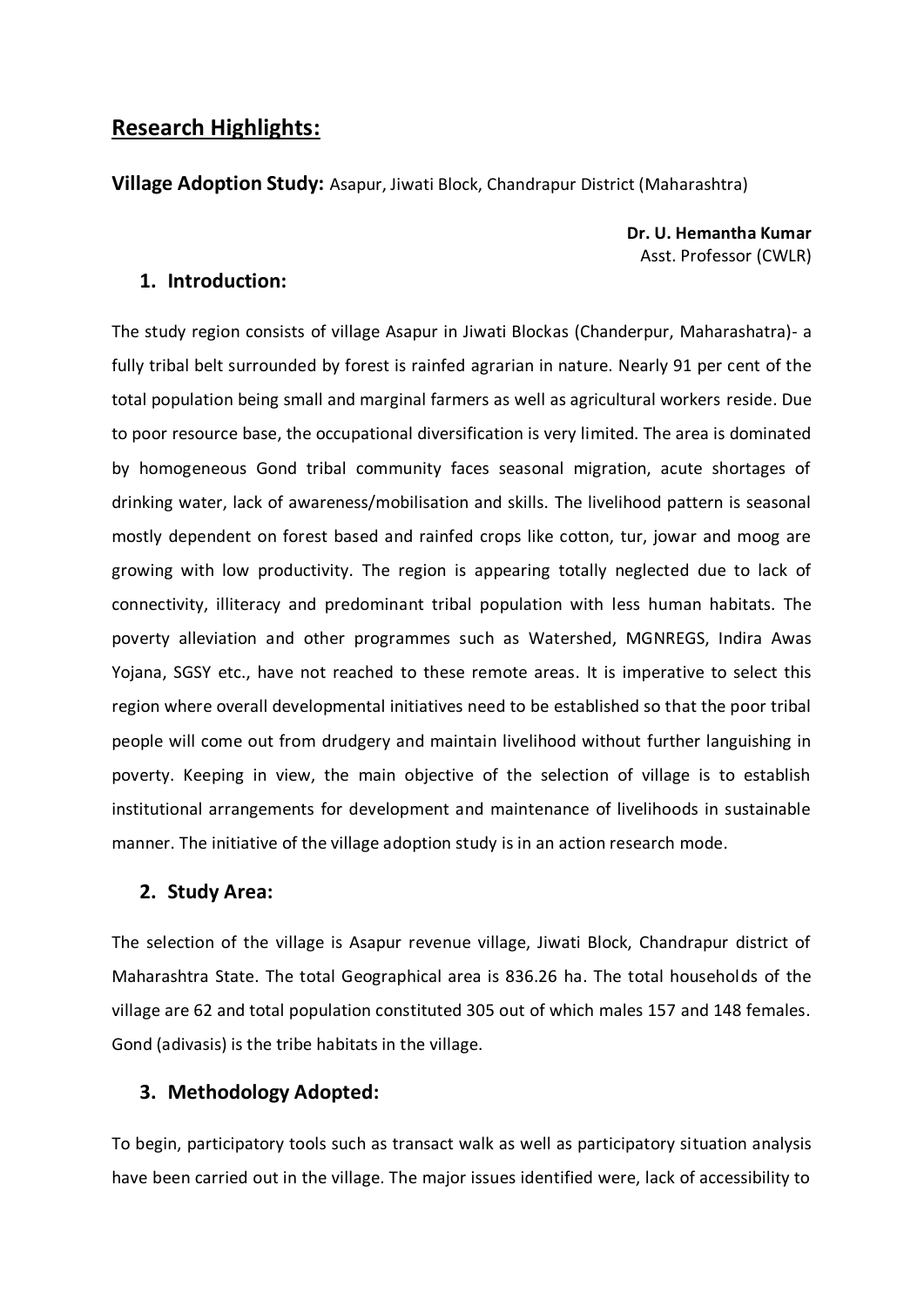safe and quantity of drinking water and health facilities, low productivity nature of agricultural practices, and poor connectivity to block and district places. Later baseline as well as socio-economic surveys have been carried out in each and every household to elicit the information related to resources availability, income sources, expenditure pattern, dependency, educational status, accessibility to basic amenities etc., were collected. Taking into consideration of information gathered, the following activities initially were designed. The activities identified were divided into two phases; in the first phase, activities like revival of SHGs, Repair/Renovation of School, Angawadi sanitation and drinking water facilities Mobilisation of Youth through skill enhancement and self-employment were identified and in the second phase Internal road connectivity, Compartmental Bunding through MGNREGS: and Catchment area development (Watershed Activities) were identified.

### **4. Interventions Made:**

- a. Awareness programme was conducted at Jiwati Block headquarters for SHGs during 22-23 April, 2013. A total of 48 SHG members have participated in the orientation programme. Besides, 11 Officials were engaged as resource persons in the orientation programme. They included: DRDA Officials, NGO representatives, BDO Officials and NIRD Faculty). The inputs delivered were the following;
	- Principles of SHGs ( membership, meetings, book keeping and governance)
	- SHG needs and wants (Smart savings, Wise spending, Matured borrowings, investment and asset creation)
	- Activities (Problem identification, Prioritization, Skill requirement, Training, Exposure Visits)
	- Linkages (Govt. depts., Banks, credit institutions, Markets)
	- Value addition, processing etc.
	- Films

The major outcome derived through this orientation was SHG members are aware of the functioning of SHG and encouraged to change their attitude towards repayment of loan.

b. A separate awareness cum skill development programmes for Youth was also conducted in Jiwati Block headquarters for village youth (both boys and girls)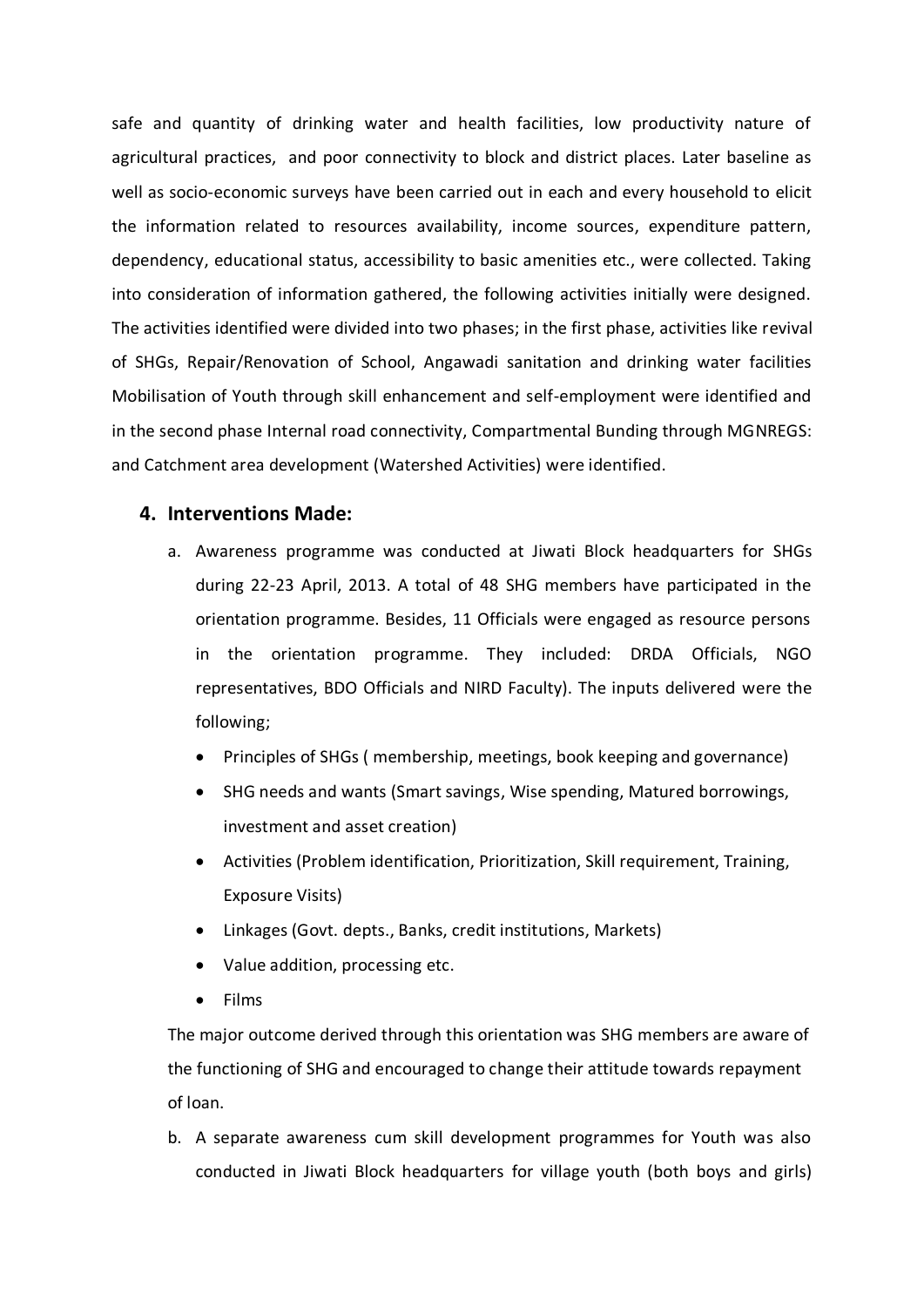during 25 May, 2013. A total of 18 youth members (12 Boys and 6 Girls) have participated in the orientation programme. Besides, 8 Officials were also engaged as resource persons in the orientation programme. They included: DRDA Officials, NGO representatives, BDO Officials and NIRD Faculty. The inputs delivered were the following.

- Personality Development; Behavioral and Attitudinal Change
- Development of Entrepreneurial Skills
- Understanding the existing livelihoods assets/capitals
- Empowerment tools
- Micro level poverty reduction plans
- Book Keeping: (Cash Book, Ledger register, Preparing Budget, Maintenance of Accounts)
- Writing of Minutes
- Exposure Visits
- Knowledge of Market, Pricing, Value Addition etc.,
- Activities (Problem identification, Prioritization, Skill requirement, Training, Exposure Visits)
- Linkages (Govt. depts., Banks, credit institutions, Markets)
- Films

The outcome was that of the Youth members made aware about the personality, attitudinal changes, skill enhancement and Entrepreneurship development.

- c. A special Gram sabha was conducted in Asapur village during August, 2013. The following was the main agenda of the gramsabha.
	- Creation of awareness about the MGNREGA Scheme
	- Drinking water and sanitation problems in the village
	- Land levelling, compartmental bunding and vegetation across the bunds in the agricultural fields

A total of 38 Villagers (includes 20 men and 18 women) have attended in the Gramsabha. Besides sarpanch of the village, village secretary, anganwadi teacher, NGO representatives and NIRD faculty have also participated in the Gramsabha.